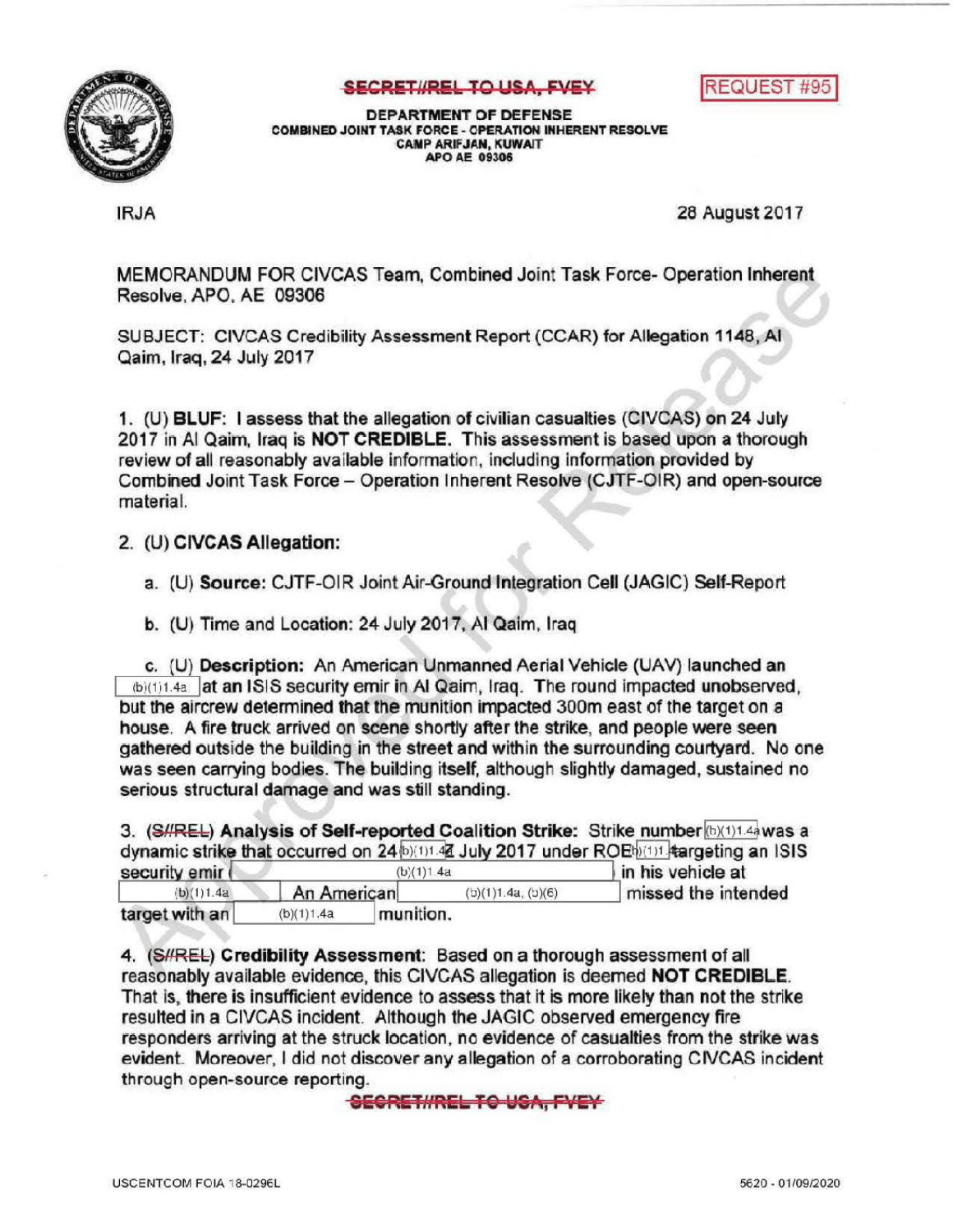## SECRET#RELTOUSA, FVEY

IRJA

SUBJECT: Legal Review of CIVCAS Credibility Assessment Report (CCAR) -Allegation #1148, Al-Qaim, Iraq, 24 JUL 2017

I have conducted a legal review of the information in this CCAR. Based upon all reasonably available information at this time, I find that

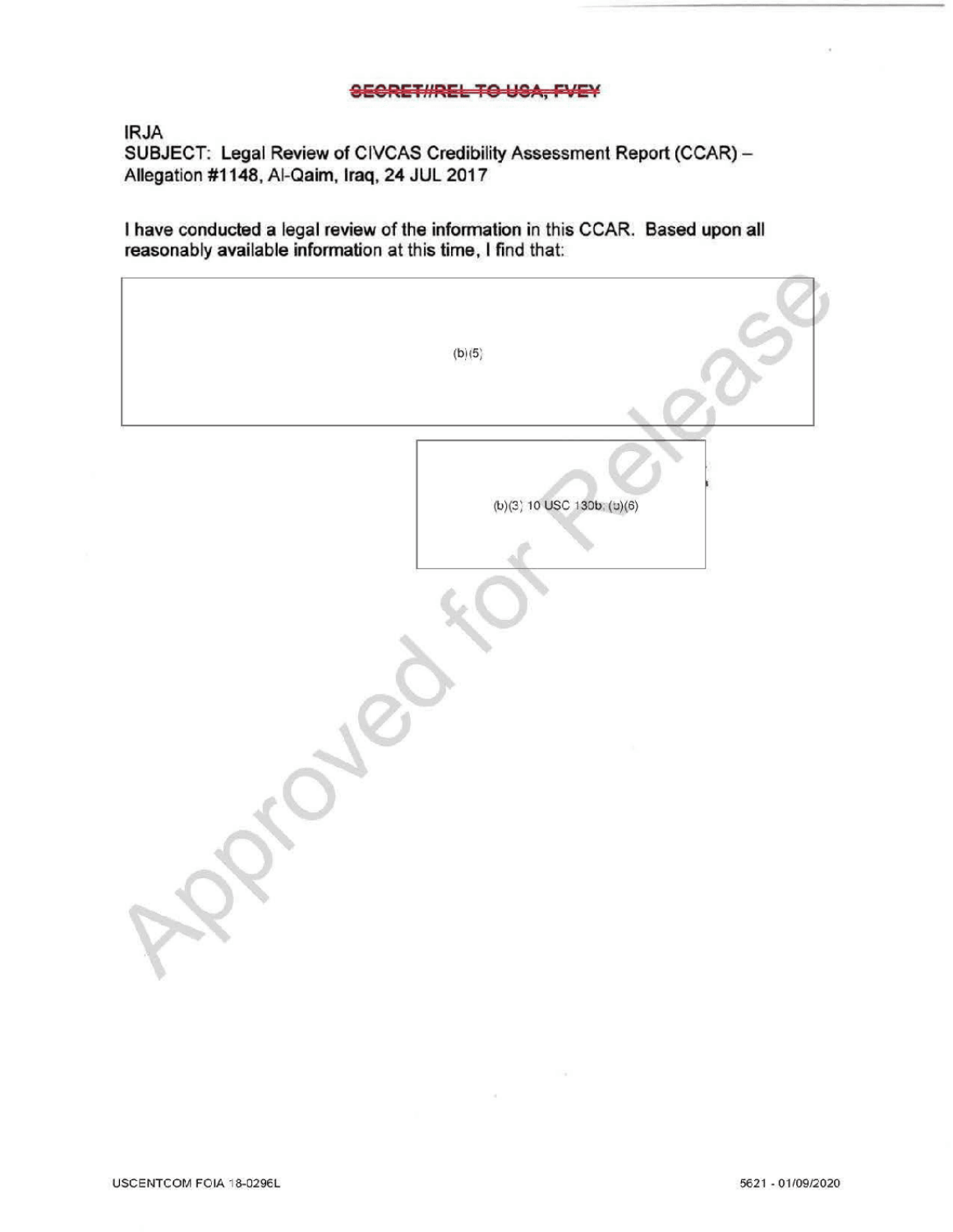## SEGRET#REL TO USA, FVEY

IRCS

SUBJECT: CIVCAS Credibility Assessment Report (CCAR) for Allegation 1148, Al-Qaim, Iraq, 24 JUL 017

1. have reviewed the information contained in this CCAR and the supporting evidence. Based upon all reasonably available information at this time, I find that:

a. The evidence supports a finding of CREDIBLE. That is, it is more likely than not that the CIVCAS incident occurred. I direct an investigation be conducted.

b. The evidence supports a finding of CREDIBLE. That is, it is more likely than not that the CIVCAS incident occurred. However, at this time I direct no further investigation, as no additional information could reasonably be discovered. Accordingly, CJTF-OIR CIVCAS Cell shall close this allegation and CJTF-OIR PAO shall publish the results of this assessment in a press release as soon as practicable.

The evidence supports a finding of NOT CREDIBLE. Without additional evidence, <sup>I</sup> direct that no further action be taken by this command. Accordingly, CJTF OIR CIVCAS Cell shall close this allegation and CJTF-OIR PAO shall publish the results of this assessment in a press release as soon as practicable.

 $20 - 15$   $sep201$ 

KENNETH L. KAMPER BG, U.S.Army Chief of Staff, CJTF-OIR

 $\mathscr{R}$